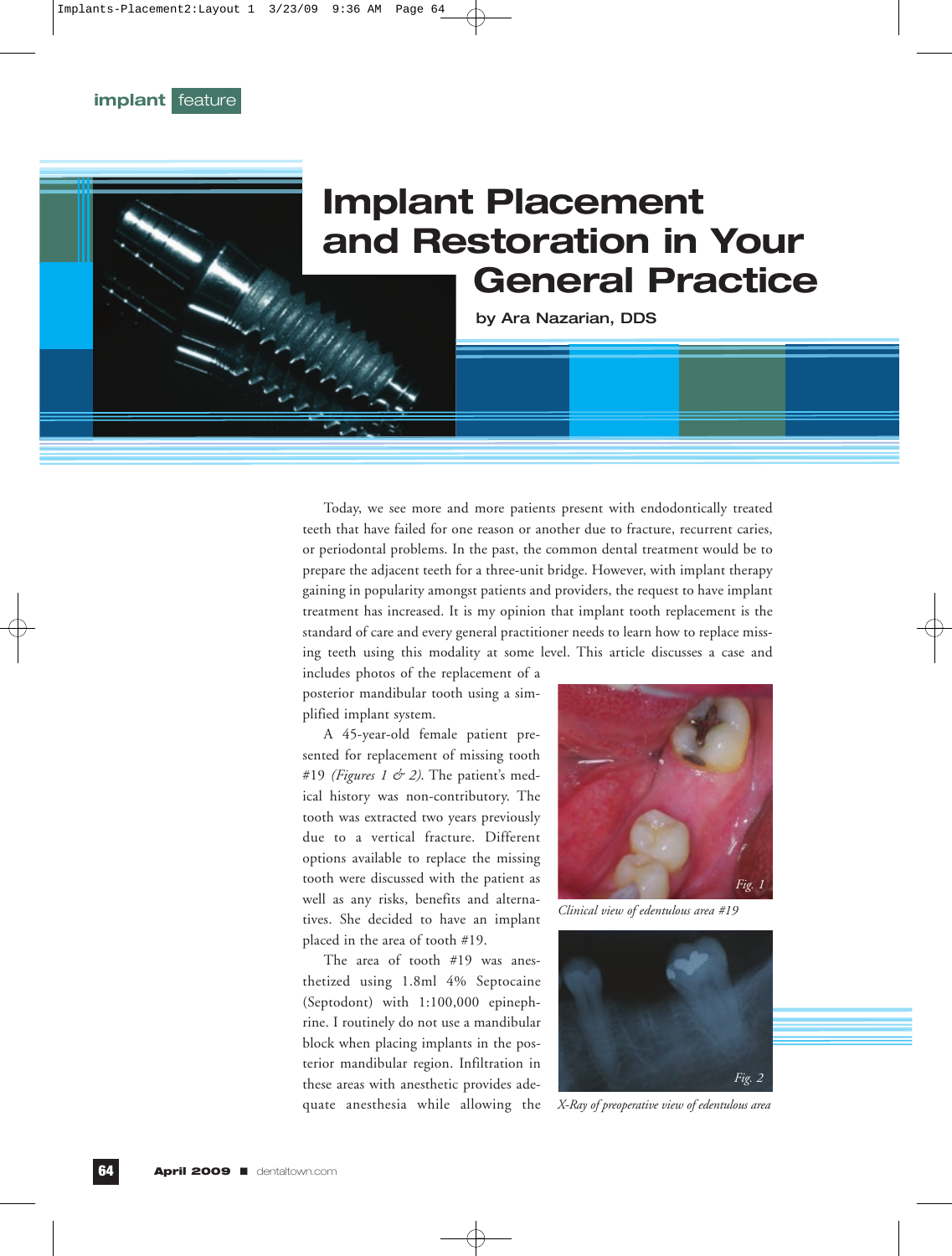patient the ability to feel any encroachment on the mandibular nerve. Once anesthesia was administered, the site for the implant was begun with a #8 surgical bur in a high-speed handpiece through the soft tissue approximately a millimeter through the bone. The location was centered facial-lingually as well as mesial-distally. Since the tooth being replaced was a molar and there was sufficient bone width and height, a 5mm x 12mm OCO Biomedical TSI dental implant was selected.

A 1.8mm pilot drill was placed into the site and advanced to a depth of 14mm measuring from the tissue surface *(Figure 3)*. This additional 2mm was the same depth of the tissue height to bone. In other words, 12mm for the osteotomy in bone and 2mm for tissue thickness was created to place a 12mm long implant. A parallel pin gauge was placed in the site of the osteotomy and



*Pilot hole and tissue punch initiated*



*Paralleling pin for angulations*

an X-ray taken to check the angulations of the pin between the adjacent teeth within the mandible *(Figure 4)*. Using a rotary tissue punch, provided in the surgical kit, a 5mm outline was created over the initial osteotomy and the tissue plug removed with a curette. Since there was a thin band of attached gingiva, a countersink drill was used to countersink the implant collar. The final drill in the OCO Biomedical surgical drill is side cutting only and used to form the final osteotomy since the depth was set by the pilot drill. Intermediate drills are not required in this system which makes the drilling sequence easy to implement. Once the osteotomy was completed, the 5mm x 12mm threaded implant was placed in the osteotomy using an implant finger driver until increased torque was necessary *(Figure 5)*. The ratchet wrench was then connected to the adapter and the implant torqued to final depth reaching a torque level of 65Ncm *(Figure 6)*. A 5mm healing abutment, included with the implant, was hand-tightened to the

"12mm for the osteotomy in bone and 2mm for tissue thickness was created to place a 12mm long implant."





*Placement of implant Clinical view of implant placed*



*Healing abutment on implant*

continued on page 66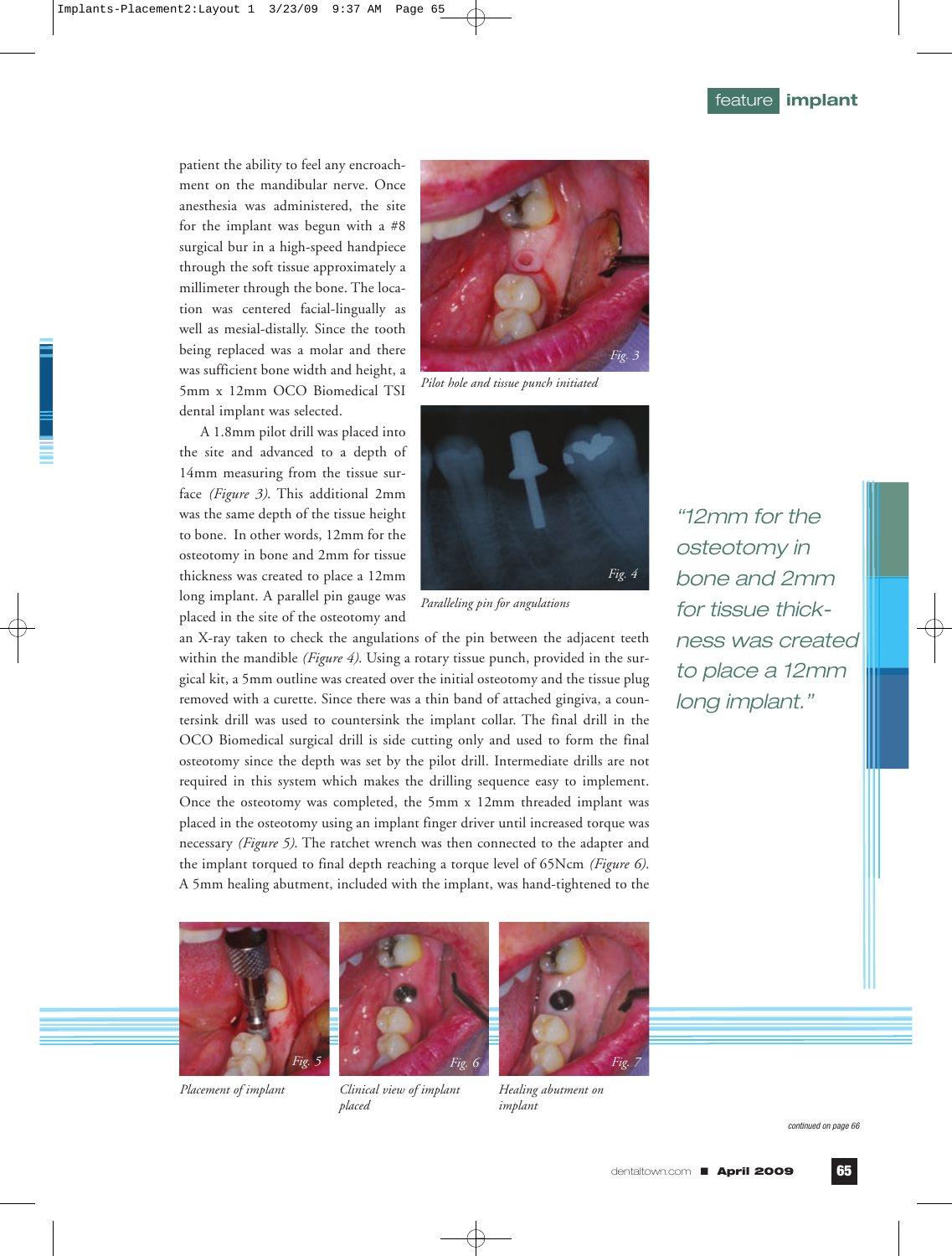

*Abutment placed into implant Trip placed on implant for impression*

implant *(Figure 7, page 65)*. A postoperative radiograph was made of the implant and the healing abutment. The implant was evaluated clinically after one week. The patient stated she had no postoperative discomfort or swelling. When the patient returned four months later, the healing abutment was "The patient was

removed and the implant tested with reverse torque to ensure osteointegration. A solid stock abutment of 4mm height was tightened into the implant and then retightened to insure proper seating *(Figure 8)* and an X-ray was taken. An impression was taken of the implant and abutment using a Trip (Tissue Retraction Impression Pickup) from OCO Biomedical. The Trip was tried onto the TSI implant and abutment to check clearance for a triple tray impression *(Figure 9)*. It was important to make sure the Trip displaced the gingiva and snapped over the collar of the implant to ensure proper seating. Since there was enough clearance and a tooth present on either side of the implant, a triple tray (Exacta Dental) was used with a heavy and light bodied polyvinyl siloxane impression material (Take-One Advance, Kerr) *(Figure 10)*. Once the impression material was set, it was removed from the mouth, picking-up the Trip, and a 5.0mm marginal collar was snapped into the impression and sent to the lab for pour up. From this pour up, the marginal collar would reproduce the margin of



*Impression for crown restoration*

the implant and the pour up would replicate the abutment. From this pour up the final PFM crown restoration was fabricated

When the patient returned for the seating appointment the PFM crown was placed on the abutment with its margins on the implant and another X-ray was taken to verify an accurate fit *(Figure 11, page 67)*. Since there were no open margins and the contacts and occlusion were good, the crown restoration was seated using Maxcem Elite (Kerr) cement. Once

very pleased with the end result and was surprised at how atraumatically the dental implant was placed through the gingiva."